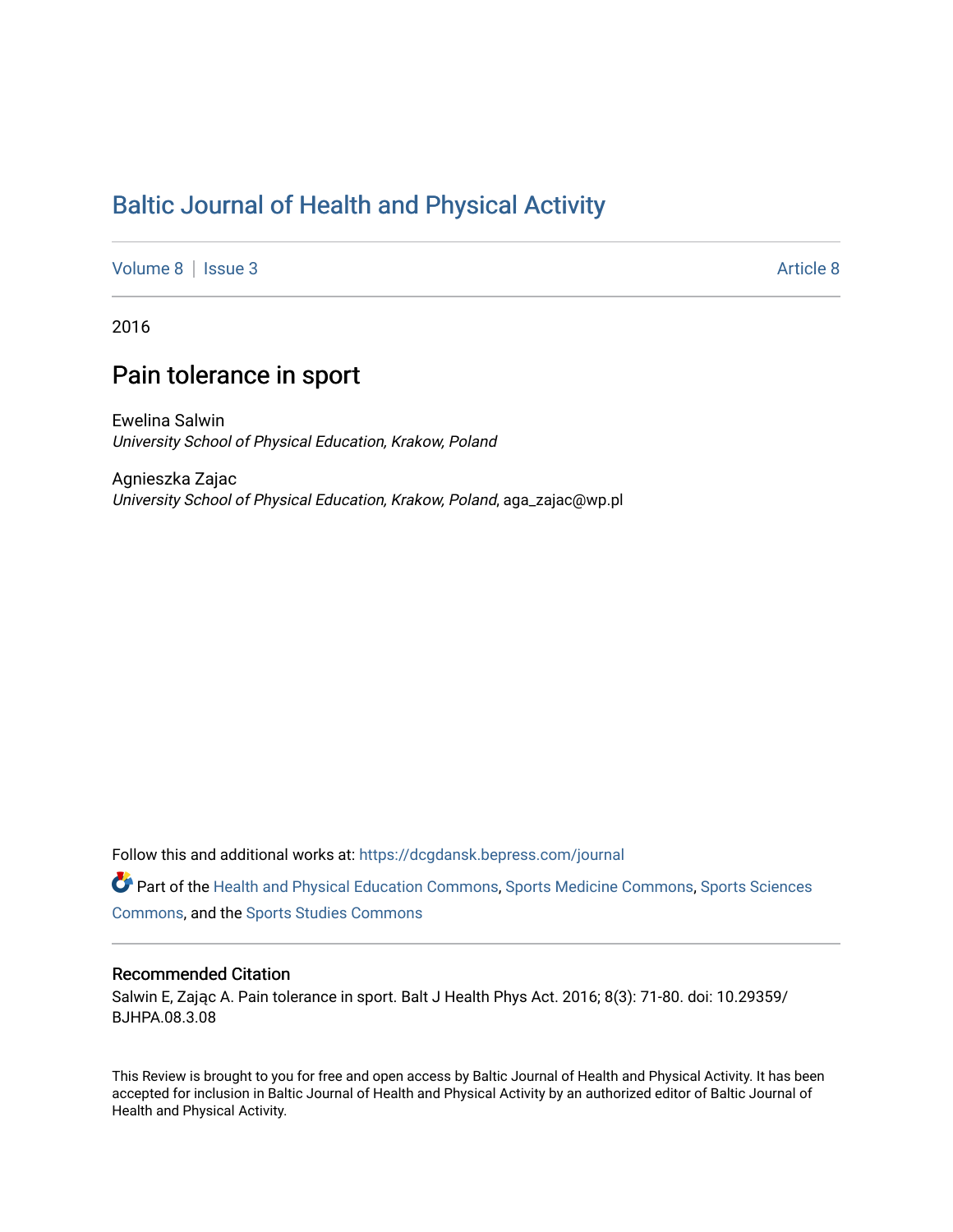# **Pain tolerance in sport**

**Ewelina Salwin AEF, Agnieszka Zając AEF**

University School of Physical Education, Krakow, Poland

**Authors' Contribution: A** Study Design **B** Data Collection **C** Statistical Analysis **D** Data Interpretation **E** Manuscript Preparation **F** Literature Search **G** Funds Collection

#### Pain is an inseparable element of the sports experience, regardless of the chosen discipline. The saying "no pain, no gain" perfectly describes the risk of an injury in sport as well as the expectations of high tolerance of pain.

**abstract**

Sociologists note the connection between sport norms and values and the pain and behaviours related to an injury [1, 2]. While competing an athlete is under pressure of the coach, activists and supporters who expect him or her to continue and perform despite pain [3]. However, pain in sport is not always a negative factor as it also plays an informative role indicating physical limitations of the body. It is especially relevant when the body is at risk of an injury or when an athlete puts in maximum effort required during competitions.

The authors present the phenomenon of experiencing pain related to sport at the highest level, competitors' coping strategies, as well as selected mental techniques used by ath letes to increase their tolerance of pain.

**Key words** psychology, sports, pain, pain tolerance, mental training

| article details              |                                                                                                                                                                                                                                                                                                                                                                                                                                                                                                                                                                                                                                                                                                                                                                                                      |
|------------------------------|------------------------------------------------------------------------------------------------------------------------------------------------------------------------------------------------------------------------------------------------------------------------------------------------------------------------------------------------------------------------------------------------------------------------------------------------------------------------------------------------------------------------------------------------------------------------------------------------------------------------------------------------------------------------------------------------------------------------------------------------------------------------------------------------------|
| <b>Article statistics</b>    | Word count: 3,811; Tables: 2; Figures: 2; References: 54                                                                                                                                                                                                                                                                                                                                                                                                                                                                                                                                                                                                                                                                                                                                             |
|                              | Received: May 2016; Accepted: August 2016; Published: September 2016                                                                                                                                                                                                                                                                                                                                                                                                                                                                                                                                                                                                                                                                                                                                 |
| <b>Full-text PDF:</b>        | http://www.balticsportscience.com                                                                                                                                                                                                                                                                                                                                                                                                                                                                                                                                                                                                                                                                                                                                                                    |
| Copyright                    | © Gdansk University of Physical Education and Sport, Poland                                                                                                                                                                                                                                                                                                                                                                                                                                                                                                                                                                                                                                                                                                                                          |
| Indexation:                  | AGRO, Celdes, CNKI Scholar (China National Knowledge Infrastructure), CNPIEC, De Gruyter - IBR (International<br>Bibliography of Reviews of Scholarly Literature in the Humanities and Social Sciences), De Gruyter - IBZ<br>(International Bibliography of Periodical Literature in the Humanities and Social Sciences), DOAJ, EBSCO - Central<br>& Eastern European Academic Source, EBSCO - SPORTDiscus, EBSCO Discovery Service, Google Scholar, Index<br>Copernicus, J-Gate, Naviga (Softweco, Primo Central (ExLibris), ProQuest - Family Health, ProQuest - Health &<br>Medical Complete, ProQuest - Illustrata: Health Sciences, ProQuest - Nursing & Allied Health Source, Summon<br>(Serials Solutions/ProQuest, TDOne (TDNet), Ulrich's Periodicals Directory/ulrichsweb, WorldCat (OCLC) |
| <b>Funding:</b>              | This research received no specific grant from any funding agency in the public, commercial, or not-for-profit<br>sectors.                                                                                                                                                                                                                                                                                                                                                                                                                                                                                                                                                                                                                                                                            |
| <b>Conflict of interest:</b> | Authors have declared that no competing interest exists.                                                                                                                                                                                                                                                                                                                                                                                                                                                                                                                                                                                                                                                                                                                                             |
| <b>Corresponding author:</b> | Agnieszka Zając, 31-637 Kraków ul. Okulickiego 55/40; tel. 603 188 133; mail: aga zając@wp.pl                                                                                                                                                                                                                                                                                                                                                                                                                                                                                                                                                                                                                                                                                                        |
| <b>Open Access License:</b>  | This is an open access article distributed under the terms of the Creative Commons Attribution-Non-commercial<br>4.0 International (http://creativecommons.org/licenses/by-nc/4.0/), which permits use, distribution, and<br>reproduction in any medium, provided the original work is properly cited, the use is non-commercial and is<br>otherwise in compliance with the license.                                                                                                                                                                                                                                                                                                                                                                                                                 |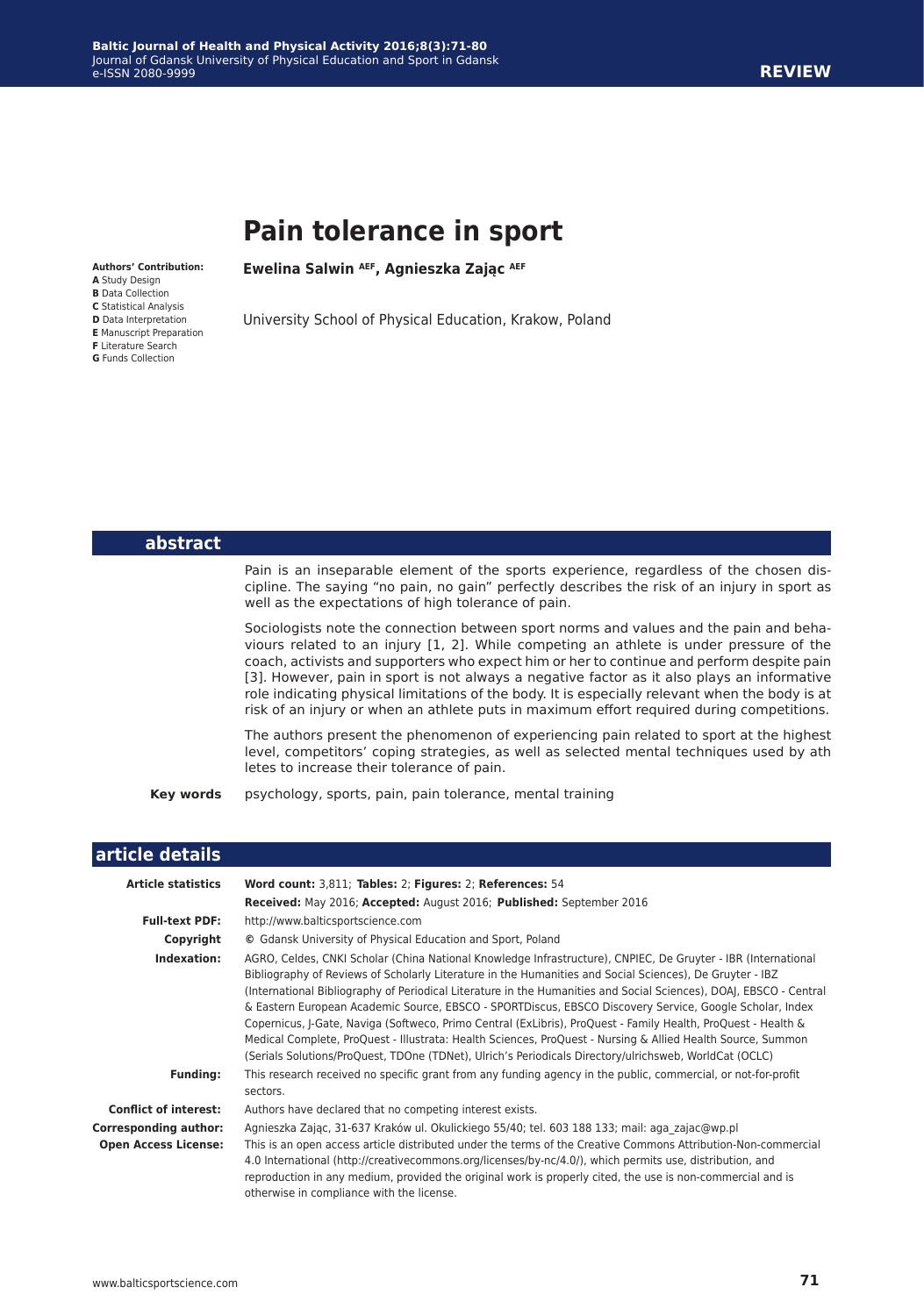## **introduction**

Effective physical activity in every discipline requires a competitor to use both biological and mental resources at the optimum level. Since ancient times physical abilities and training have been considered as the most important factors in achieving athletic performance. However, proper mental attitude, which is considered to be of crucial importance while preparing for competitions, is not a discovery of recent years. It was already known in the ancient times [4], when the players were recommended to calm down and focus on the upcoming competition. It is currently believed that athletes are approaching the end of their physical abilities, and what decides about the final result is more often their mental attitude [5]. It is the strong psyche that can help to finish the race when the body fails. When Justyna Kowalczyk won a gold medal at the Olympic Games in Sochi, rumours appeared that her foot injury was not real. Many people could not believe that it is possible to race at that pace for 10 kilometres with a broken bone, as the pain that accompanies this kind of injury would prevent gaining a good result. But it is a fact that during every Olympic Games there are athletes who win not only with their rivals but also with the pain they experience.

In this paper, the authors will focus on the experience of pain which is ubiquitous in sport. The pain is understood as "an unpleasant feeling of physical or mental nature causing the reaction which usually consist of evasion". Pain is a signal, a body defence method to eliminate the dangerous arousal [6]. According to the International Society for the Study of Pain, pain is "an unpleasant sensory and emotional experience associated with the currently occurring or potential tissue damage or described in terms of such damage." Although pain is undoubtedly an unpleasant sensory experience, it has a very important signalling function that enables us to survive in the external environment [7]. Pain makes it possible to locate and identify the disease process or tissue damage, thereby facilitating a selection of an appropriate remedial response. In addition, through learning, both humans and animals acquire avoidance or escape behaviours when faced with stimuli that cause pain sensations [8].

Scientists have distinguished two types of pain: receptor-nociceptive pain, which is a result of stimulation of sensory nerve fibres or a reduction of the reactivity of nociceptors (pain receptors); and a non-receptor, neuropathic pain, resulting from damage or disease within the nervous system structures or occurring as a result of a negative emotional state and mental processes, i.e. psychogenic pain [7]. The sensation of pain itself arises as a result of brain neuronal activity, which can be confirmed by diagnostic methods such as visualization techniques, e.g. positron emission tomography (PET).

Nociception (a process in which receptor pain appears) consists of four stages [9]. In the first one, called transduction, a chemical, mechanical or thermal stimulus is transformed into an electrical impulse which then goes to spinal cord receptors, where neurokinins and peptides performing modulating function are released. The information about pain is subsequently transmitted to other structures of the nervous system by the excitatory aminoacids and leads to the perception of pain in the encephalon. It is only at this point that a person realizes the meaning of pain and can respond accordingly. The pain sensation affects the central nervous system resulting in increased breathing and heart rate and greater blood flow in the brain and muscles. The aim of all these pro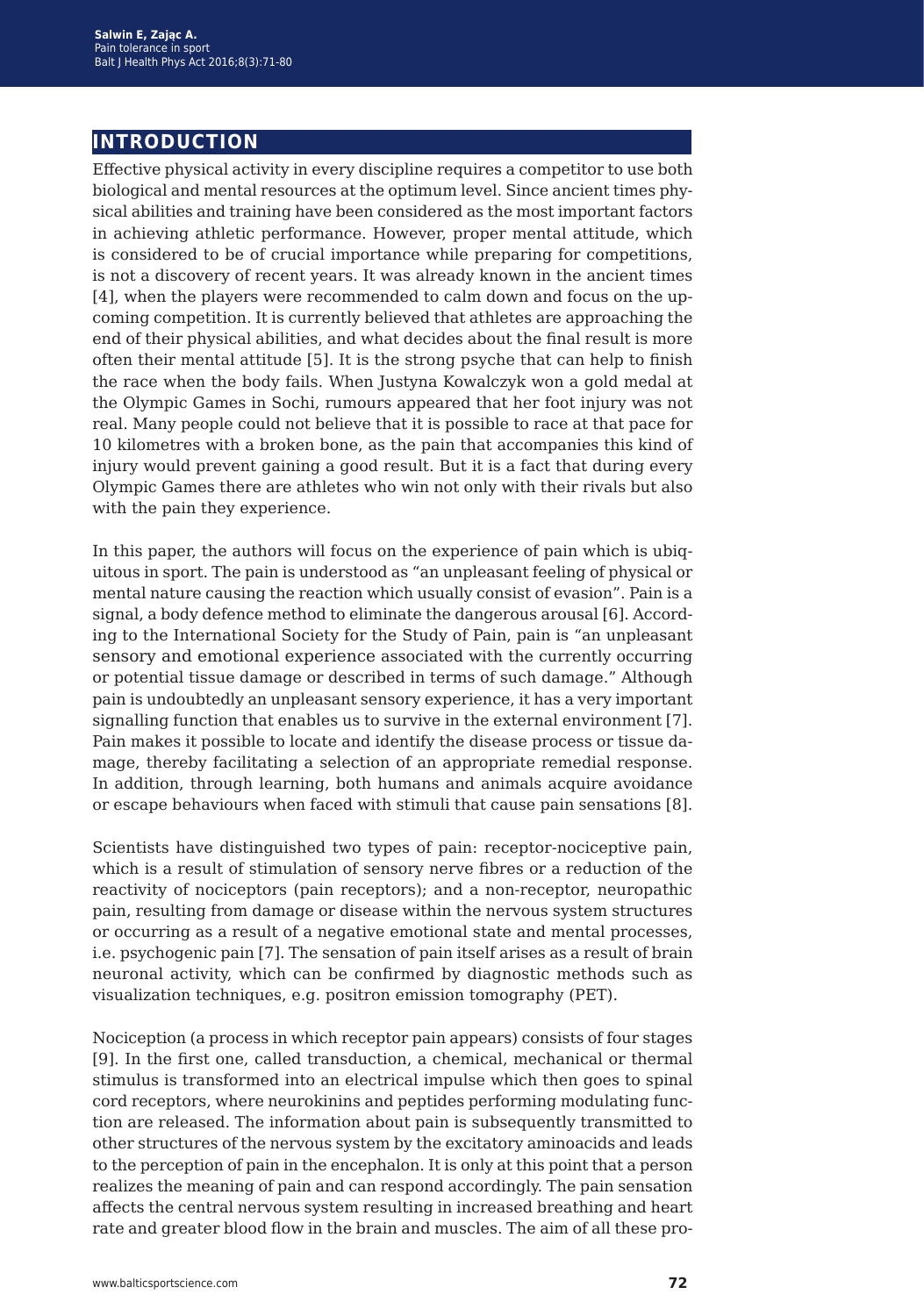cesses is to maintain homeostasis. The final result of the pain sensation are pain behaviours observable on the outside, i.e. what the person says, does or avoids doing because of the discomfort. The expression of pain depends on cultural factors and psychological characteristics of an individual, for example on one's temperament [10].

Domżał [11] distinguishes three components of pain: a somatic element, that is a sensual feeling; a cognitive element, which determines how pain is experienced by an individual; and an emotional component, which translates into a feeling of distress. The pain sensation itself is subjective by nature, experienced differently by every person. What is more, the sensation can be experienced differently by the same person in various situations. This is primarily due to the current emotional state of the individual and the cognitive processing of a stimulus, which consists of identification of the cause of pain, evaluation of its source and concentration on the feeling [12]. Apart from the factors mentioned above, the intensity of the experience depends on processes such as memory, because perception depends on previous experience, beliefs and locus of control, as the suffering person can frequently control their surroundings [13]. In various cultures people perceive pain differently because different patterns of pain response were presented to them by people among whom they were brought up [10]. In addition, the psychological response to pain is connected with a somatically conditioned sensory threshold of pain, which indicates the smallest intensity of a stimulus causing pain and a pain tolerance threshold, indicating the highest intensity of the pain stimulus that the person is able to endure. The former characteristic remains constant for an individual; however, the latter one can be increased through proper training [14]. Women experience pain more intensely; they also have a lower pain threshold; therefore, in the case of chronic pain, they are more prone to mental disorders [15]. Interestingly, the pain tolerance in women is significantly increased during menstruation, as compared to other moments of the cycle. During menstruation pain is also seen as less cumbersome, which might lead to the conclusion that at this time, a greater training load may be planned [16].

#### **pain sensations experienced by athletes**

Expectations of athletes' higher pain tolerance are firmly embedded in the culture of sport. Athletes, more often than people not connected with sport, must ignore pain sensations or continue their physical activity for a long time despite the pain [17]. However, the perception of pain in sport, beyond the obvious discomfort, is also very useful. When an athlete trains in appropriate conditions and is given specialized medical, psychological, physiotherapeutic and coaching care, he or she perceives the pain as less nagging and feels safe. Experiencing pain also depends on its interpretation; therefore, greater understanding of pain and the realization that it is an inseparable (and necessary) element of the training process allows the athlete to gradually accept the discomfort. [18]. In sport, pain serves an adaptive function, warning of impending or already present trauma, as well as an informative function, signalling that one has achieved or exceeded the level of optimal load [19]. The ability to distinguish between the two types of pain is learnt during childhood. The first type requires the person to stop the exercise immediately, while the second indicates the limit which should not be exceed for exercise to remain safe and thus it is a very useful phenomenon in sport (e.g. stretching exercises are always accompanied by slight pain; however, too strong pain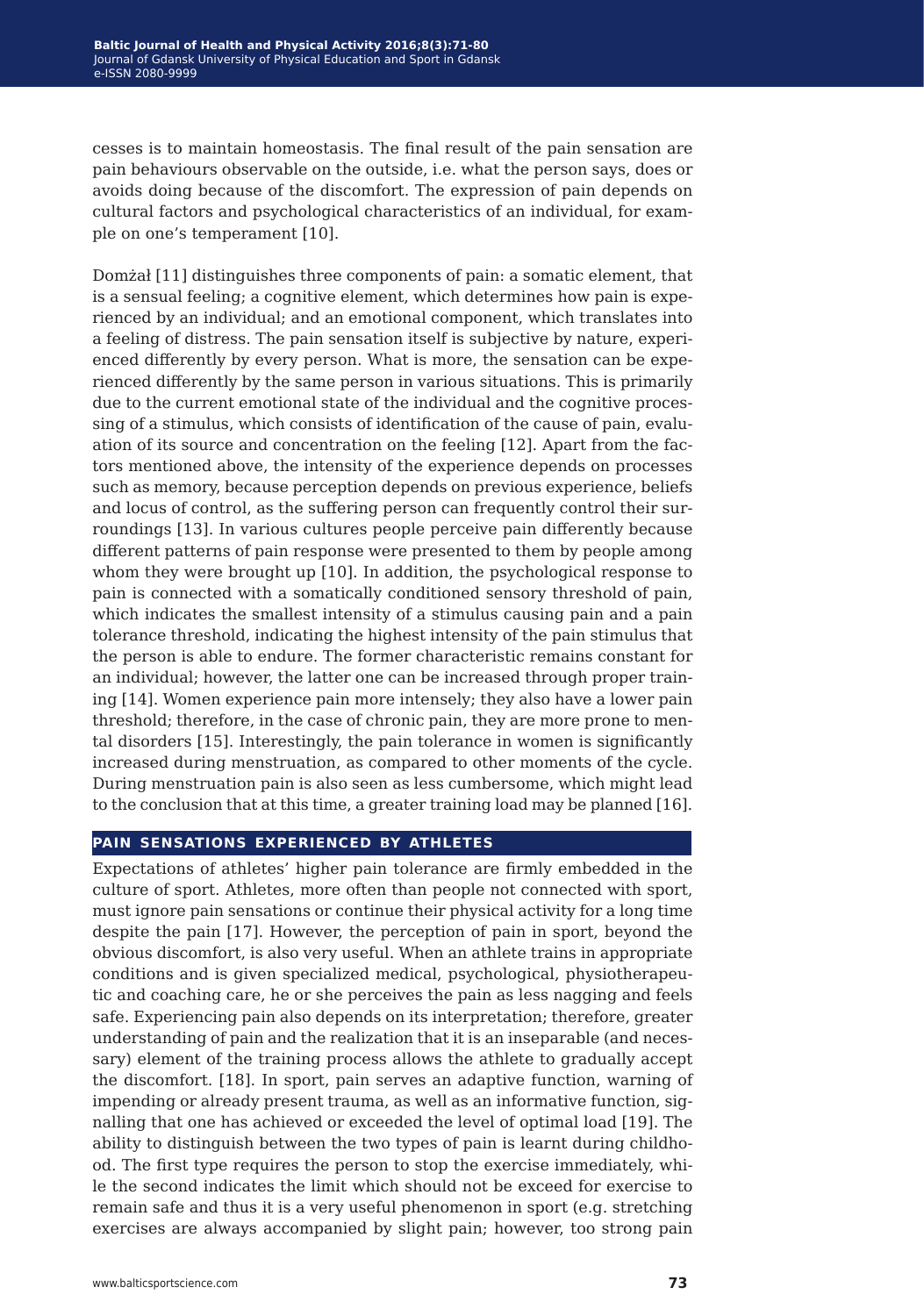sensations indicate that the muscle is not ready for that range of motion, and the exercise should be changed to a different one) [20].

A sport discipline characterized by above-average frequency of pain sensations (more or less intense) as well as commonly occurring injuries is artistic gymnastics [21]. This kind of gymnastics is a highly difficult sport, requiring great technique and training. Its continuous development is associated with ever larger loads, which result in more frequent injuries, renewal of previous traumas and pain in various parts of the body [22]. When performing gymnastic routines of high complexity, the hand performs various types of work: it can grab bars or be a fulcrum in floor exercises or while jumping over a vaulting table. In these cases, wrists are exposed to various kinds of pressure and torsional forces [23]. Young gymnasts often suffer from chronic wrist pain due to constant hand load. During the process of intensive training, when the gymnast's body is constantly subjected to multiple types of stress and joint overload, many micro-injuries of hands can occur [23]. The study on a group of Canadian artistic gymnasts, both male and female, has shown that the majority of participants, regardless of age, minimize the seriousness of unpleasant sensations coming from the body during intense workouts. For example, a six-year-old girl when asked about pain responded that she feels pain but carries on practicing because she knows that it is good for the muscles and thus it is a contributing factor to her sports development. Another eight- -year-old competitor added that if there was pain, she would try to overcome it, because "if you give up and start to cry it means that you are weak, and if you are weak, what's the point of doing gymnastics?" [20; p. 622].

In sport, the fight with pain has yet another dimension - a competitor demonstrates his or her strong character and in this way gains respect of the opponents and achieves success [24, 25]. Bill Koch, a silver medallist at the 1976 Olympic Games in 30km Nordic skiing said that 90% of his success can be attributed to his ability to tolerate pain [26]. Another discipline, in which a sportsperson has to cope with a lot of physical discomfort while competing is cycling. O'Conner [27] mentions the Tour de France as one of the most difficult tests of human athletic endurance. A typical distance for the cycling race varies between 50 and 250 km and can last from one (50 km) to six hours (250 km). Weather conditions may differ dramatically: from low temperatures and snow to hot and humid conditions. Cyclists must effectively deal with the unpleasant effects of dehydration, cold, heat, fatigue, increase in lactate concentration and the depletion of muscle glycogen, while pursuing the right racing strategy [28]. Participants of long-distance races complain about a burning sensation in their legs and lungs as well as many other symptoms which an exhausted body gives. Taking control over those feelings is the only helpful method of coping with them. Basically, cycle races require both physical and mental effort [29]. One of the elements of a runner's training involves increasing the individual tolerance of suffering, that is, increasing the threshold of pain tolerance. When a long-distance runner crosses the finish line he or she has not used 100% of their physical abilities and energy. The runner only uses as much of his/her capabilities as their personal pain tolerance allows for. The best athletes are not only well trained physically, but also well prepared to experience discomfort during the race [30]. Egan [31] tried to answer the question whether the pain tolerance level of competitors practicing various disciplines is different. Therefore, he involved in his study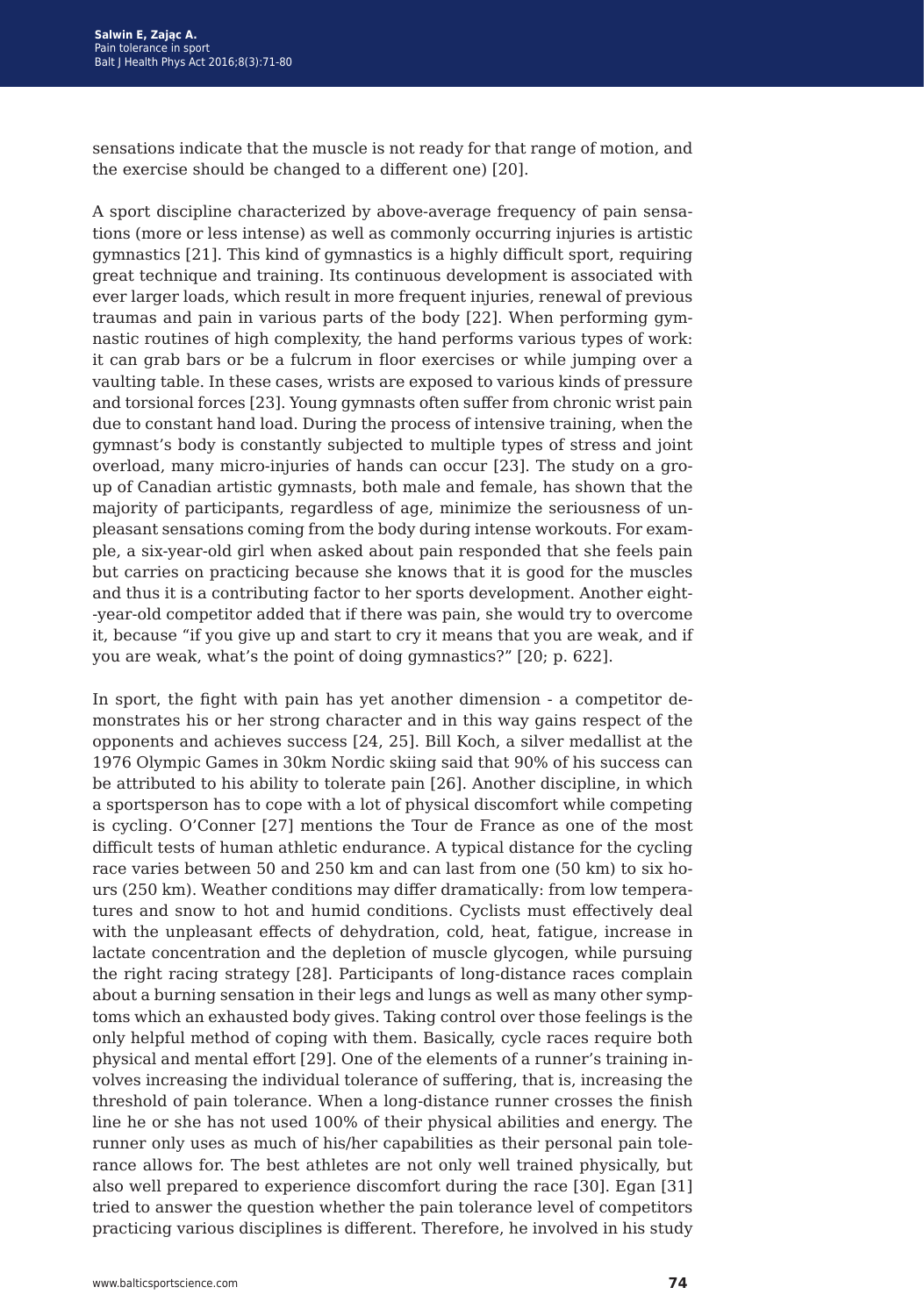competitors practicing various disciplines (football, boxing, karate, fencing, cross-country skiing). All of them were subjected to a Cold-Pressor Test (immersing feet in water with ice). It turned out that more than a half of the participants withstood the maximum time of 12 minutes, but football players and cross-country skiers had significantly higher pain tolerance when compared to other discipline competitors and the control group, which consisted of people not practicing sport.

#### **coping with pain in sport**

Physiological endurance tests performed on athletes do not explain all the differences in their physical efficiency [32,33,34,35]; therefore, it is believed that these are psychological factors that play a prominent role in achieving outstanding endurance levels [27]. Morgan and Pollock [36] have identified two strategies for dealing with pain: the dissociative and the associative strategy. The first one involves distracting one's attention from pain and own body by focusing on external factors (e.g. listening to music). This method is effective rather on a short-term basis, because after a while pain starts to break through other sensations and it is increasingly difficult to control. Thus, this method is effective only when pain appears at the very end of the sports competition. Moreover, drawing attention away from pain sensations reduces the ability to control one's own body, which increases the risk of injury. The associative strategy, on the other hand, involves complete monitoring of pain. The athlete is focused on the information coming from his or her own body and fully controls it. By doing so, the athlete reduces the risk of injury. This method provides increased tolerance of pain sensations and is very effective especially among the athletes who are more experienced and aware of their own body. The dissociative strategy is more often used by women whereas men tend to use the associative strategy more frequently [15]. The associative strategy is particularly often used by the best athletes who, by applying it, can monitor their body, control the temperature, hydration, movements, pain sensations and other factors [37]. This means that athletes do not fight the pain, but rather fraternize with it. According to Raglin [37], even half of long-distance Olympic runners use both of these strategies during their trainings, which makes the time of long and arduous training sessions more diverse. Compared to other athletes, Olympians are able to assess the effort needed to complete the exercise much more accurately, and through the consistent use of associative strategies they increase their pain tolerance. During races none of the Olympians used the dissociative strategies. Endorphins are hormones which also help athletes to relieve pain. Endorphins are peptide hormones that allow for a feeling of happiness and satisfaction; they are responsible for euphoria and the suppression of pain [38]. Endorphins are produced during intense physical activity, especially during strenuous endurance exercises. It is likely that these hormones are produced in oxygen debt which arises in the body during prolonged physical activity. The increased secretion of endorphins mainly occurs in those parts of the brain that play an important role in the perception of pain. Recent studies [39] have led to the identification of two other substances which alleviate pain: phenylethanamine and endocannabinoids [40], both produced by the body during intense exercise. These compounds, apart from the previously mentioned endorphins, are associated with the phenomenon of the "runner's high" [41], that is a euphoric state, created as a result of long-distance running, which is characterized by greater resistance to fatigue. All of these substances can cause analgesia, i.e. a pain suppression state in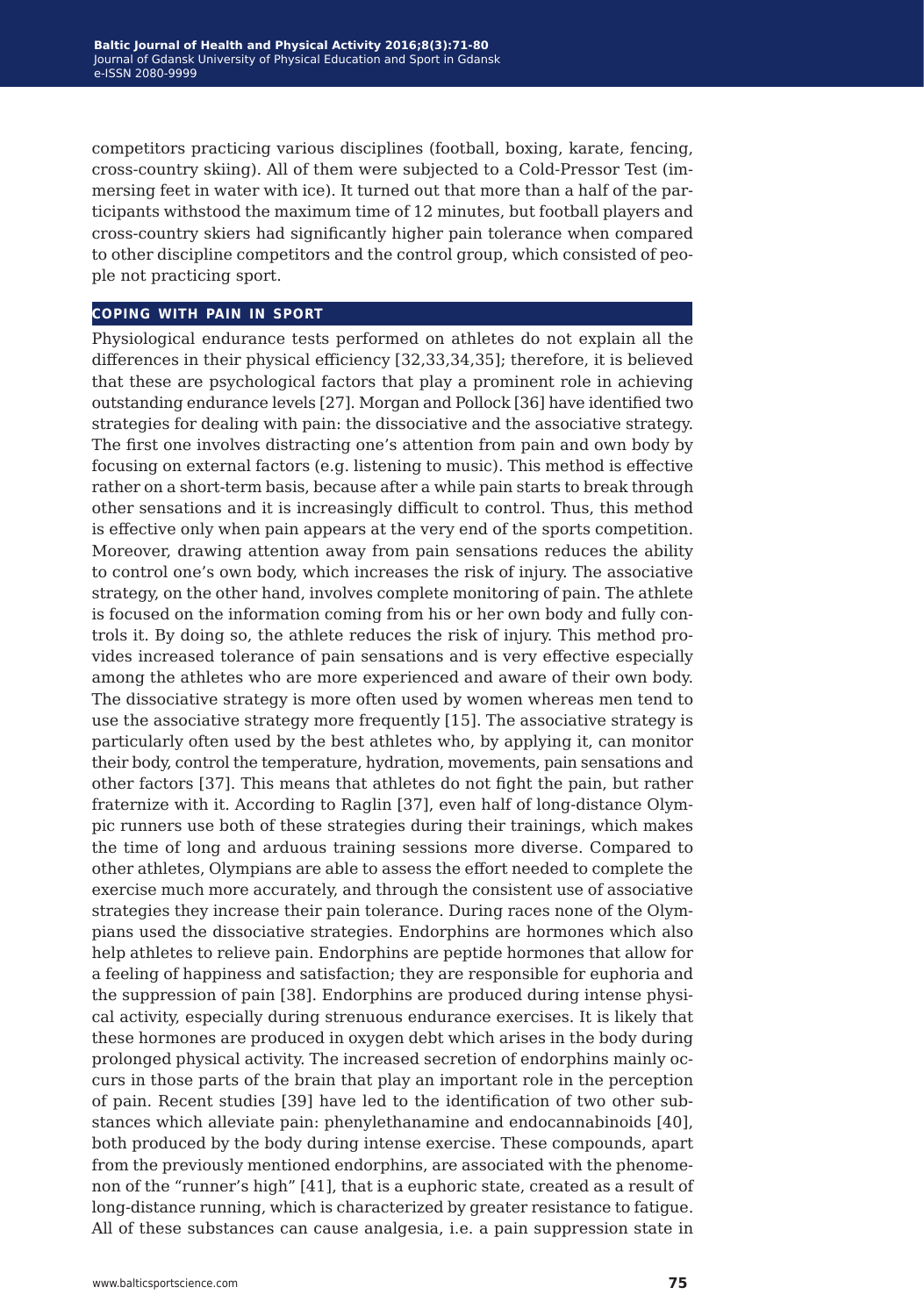people who are physically active. To confirm that endocannabinoids (in this case, anandamide, AEA) are connected with the "runner's high" scientists from the University of Arizona have tested the relationship between the level of endocannabinoids and the runners' mood. The relationship was evident – the better the mood observed in the participants, the more endocannabinoids were present in their bodies [40]. In sports practice, this means that the combination of these substances makes an exhausted marathon runner come to the finish line despite the muscle pain which is growing with every kilometre, and a climber is able to reach the summit in conditions of acute oxygen hypoxia. The pain sensation appears only some time after completing the task, e.g. crossing the finish line, which is why basically at every major sporting event we can observe competitors who win seemingly effortlessly and a few hours later have a problem with getting to the medal ceremony.

#### **mental techniques used to increase pain tolerance**

In order to reach the highest level in sport, athletes should not concentrate on developing only one particular skill, but a whole set of psychological skills that are associated with optimal performance [42]. One of the methods of improving sport performance is mental training [43], which can also be used to increase pain tolerance of a competitor. It is possible because, in contrast to the threshold of pain sensation, which is conditioned by somatic factors, pain tolerance depends on psychological factors (e.g. concentrating on pain, the current physical condition). For this purpose, various techniques of mental training are used, for example visualization, goal setting, internal dialogue, relaxation techniques, mindfulness training, changing cognitive patterns, or a multimodal program that includes a combination of these techniques [44]. Relaxation techniques not only improve the effectiveness of rehabilitation after trauma, but also enhance pain tolerance; when pain occurs, one can use simple relaxation and calming exercises. In addition, the use of various relaxation techniques gives different results, e.g. concentrating on breath helps to complete the race despite unpleasant sensations, and progressive relaxation increases the resistance to the currently experienced pain; however, this should not be applied directly after the training to speed up regeneration of the body. In the latter case self-hypnosis gives the best outcome [45]. Herris and Hebert [46] have demonstrated that the effectiveness of visualization in increasing tolerance of pain is dependent on the relaxation preceding it. When competitors used only visualization, the pain sensations were even greater than before using this method. What is more, the researchers found particular effectiveness in pain reduction of visualization consisting in imagining movements of joints located close to the place susceptible to an injury. Another effective technique is visualization during which competitors imagine not only the approaching beginning of the race, but also the times of crises that may occur during the race. Knowing when to expect the difficulties makes it easier for the competitor to prepare and overcome them [29]. The method based on goal setting involves planning and then implementation of the plans [45]. The technique is especially effective during races, because the concentration on the result and the process necessary to achieve the best possible outcome help to overcome the difficulties and increase resistance to pain distractions. Other researchers [47] note that the mere setting of goals strengthens the relationship between intention and behaviour and thus increases the determination to continue one's efforts also when faced with pain. A positive attitude and internal dialogue are very significant in increasing pain tolerance [48]. For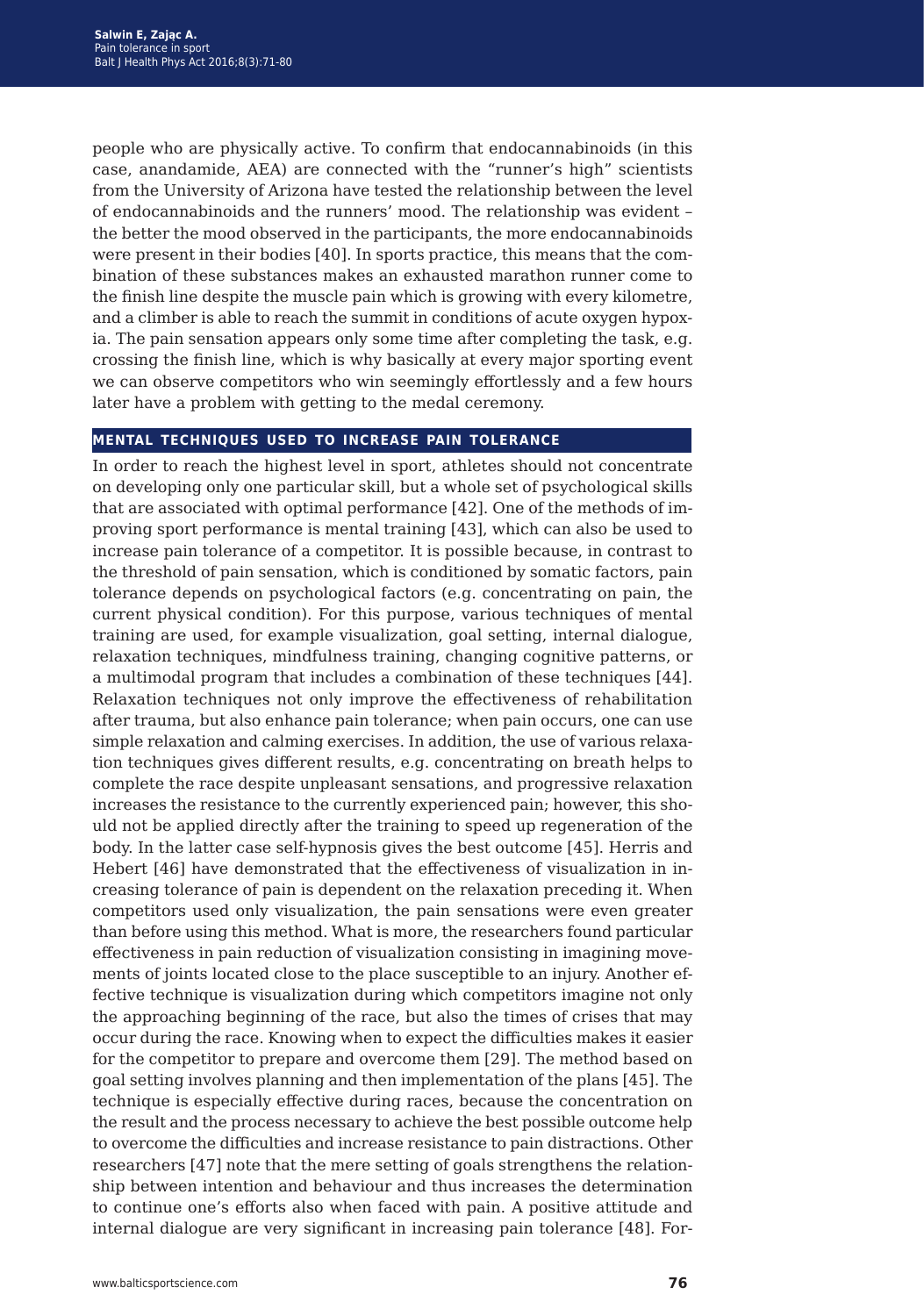mer Olympic cyclists used positive and reassuring sentences in their internal dialogue – they reminded themselves that they had appropriately prepared for the competition, their pain is only short-term and that they will certainly cope with it as every moment brings them closer to the desired finish line [29 ]. It is worth noting that negative thoughts, such as "I cannot stand it," result in a lower tolerance of pain, while an internal dialogue based on such statements as "I can do it" alleviates pain sensations and increases pain tolerance [45]. The use of mindfulness training and meditation is recommended to people suffering from chronic pain, depression, hypertension and other medical complaints, because they positively influence the parasympathetic nervous system and the immune system, and they increase the density of the grey matter [49]. La Cour and Petersen [50] noted in their study a reduction in the general level of anxiety and depression, an improvement in the quality of mental functioning (psychological well-being), increased pain control and pain acceptance in people using a standardized program of Mindfulness Based Stress Reduction (MBSR). Such effect was much smaller (insignificant) in the case of using painkillers.

The Mindfulness Based Stress Reduction (MBSR) program positively contributes to the treatment of pain, including patients with chronic pain. The results of a study conducted by Kress and Statler [29] on cyclists showed that the former Olympians used a variety of cognitive strategies to cope with pain during endurance training and racing. In the critical moments of competition, the cyclists focused on very specific aspects of their racing. They focused on a pedalling technique, maintaining or adjusting the position of the body, the strategy of the race, cyclists ahead of them, or simply on enduring the race. They noticed that when pain grew, the best way to deal with it was to focus on those aspects of cycling which allowed them to reach the finish line in the most effective way [29]. Cyclists stressed that thinking about the pain was a waste of energy, which moved the chances of success away from them. Another important strategy mentioned by the cyclists involved preparing of an action plan and sticking to it. Participation in the competition, endurance training and other forms of preparation, all set appropriate objectives to be achieved by the cyclist. The vision of the objective helped the cyclists in critical moments to do their best and put even more effort in cycling.

There is also a close relationship between the beliefs about one's effectiveness in pain tolerance and a release of endogenous opioids [51]. The findings suggest that the assessment of the pain level and its interpretation are key to pain tolerance. Athletes can actively develop their tolerance in this regard; however, it is recommended to do so gradually. Whitmarsh and Alderman [52] have shown that athletes who changed their cognitive patterns greatly improved their time efficiency and increased tolerance to pain during training sessions. Pain experienced during physical effort can be interpreted as a threat to the somatic integrity of an individual and associated with an increased arousal and anxiety [49], which make it even more unpleasant. The athlete's body becomes more strained, making the effort less effective and more painful. However, research in the field of pain in sport indicate that the cyclical exposure to pain can directly lead to getting used to it by reducing surprise, insecurity and a sense of danger. This means that an athlete can, to a certain degree, prepare for pain. What is more, to improve athletic performance, one can use mental training based on at least a few key aspects, such as anxiety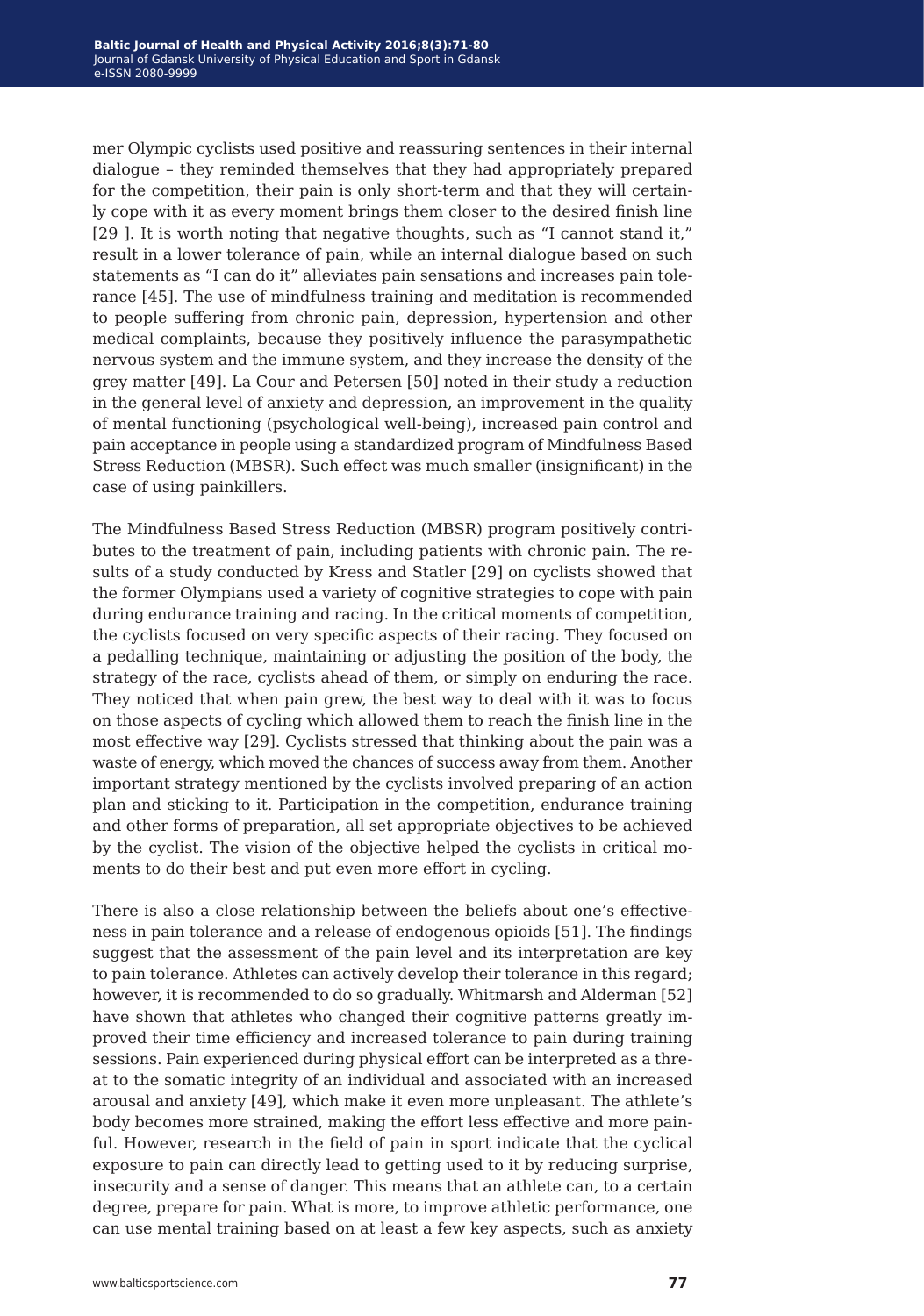management, goal setting, strengthening of the attention span, imaginative training and various techniques of building and increasing self-confidence [53].

### **conclusions**

Psychological skills can be the key factor that determines whether an athlete will end the competition as a winner or a loser [45]. In order to increase their maximum possibilities, athletes must train their psyche, just as they train their body. Nowadays, the competitor's pain tolerance frequently determines the result of the competition; therefore, it is very important for an athlete to be able to continue the efforts despite the unpleasant symptoms. Developing knowledge in this field is of paramount importance when it comes to the very process of training, especially that athletes are exposed to ever greater loads in all disciplines. Also amateurs, who, unlike professional athletes, are less well prepared physically and are not under specialized medical care, are more prone to injuries [3]. Moreover, apart from standard training, athletes also learn to distinguish the pain signalling trauma from load-caused pain and, therefore, they have many opportunities to test different strategies for coping with pain. As a result, they progressively become more resistant to unpleasant sensations, which ensures both comfort and safety. For these reasons, physical activity is also recommended for patients suffering from chronic pain, as regular workouts improve the quality of life, for example, by altering the perception of pain and increasing pain tolerance [3]. Studies also confirm that ignoring pain may reduce the extent to which pain interferes with the ability to engage in everyday work and social relationships [54].

#### **references**

- [1] Hughes R, Coakley J. Positive deviance among athletes: The implications of overconformity to the sport ethic. Soc Sport J. 1991;4:307-325.
- [2] Young K, Charlesworth H. Injured female athletes: Experiential accounts from England and Canada. In: Loland S, Waddington L, Skirtad B, editors. Pain and injury in sport: Social and ethical analysis. Leicester, England: Routledge; 2004, 89-106.
- [3] Pawlak M. Aspects of pain in sport. Trends in Sport Sciences. 2013;3:123-134.
- [4] Kremer J, Moran A. Swifter, higher, stronger. The history of sport psychology. The Sport Psychologist. 2008;20:740-742.
- [5] Sarzyńska J. Trening kontroli uwagowej w sporcie dzieci i młodzieży [Training of the attention inspection in sport of children and young people]. In: Tokarz A, Siekańska M, Blecharz J, editors. Optymalizacja treningu sportowego i zdrowotnego z perspektywy psychologii [The optimization of sports training and health from the perspective of psychology]. Kraków: Wydawnictwo AWF; 2011, 411-419. Polish.
- [6] Sillamy N. Słownik psychologii [Psychology dictionary]. Olsztyn: Książnica Polska: 1994. Polish.
- [7] Pawlak M. Biologiczne uwarunkowania bólu [Biological determinants of pain]. Poznań: Wydawnictwo AWF; 2012. Polish.
- [8] Sadowski B. Biologiczne mechanizmy zachowania się ludzi i zwierząt [Biological mechanisms of people and animals behaviour]. Warszawa: PWN; 2005. Polish.
- [9] Dobrogowski J, Wordliczek J. Medycyna bólu [Medicine of pain]. Warszawa: PZWL; 2004. Polish.
- [10] Stanton-Hicks M, Boas R. Chronic low back pain. New York: Raven Press; 1982.
- [11] Domżał T. Ból podstawowy objaw w medycynie [Pain the basic symptom in medicine]. Warszawa: PZWL; 1996. Polish.
- [12] Twycross R. Pain relief in advanced cancer. Edinburgh: Churcill Livingstone; 1994.
- [13] Kościelak R. Poczucie umiejscowienia kontroli i przekonania o własnej skuteczności w zdrowiu i chorobie [Locus of control and the conviction about the own efficiency in the health and the illness].Kraków: Impuls; 2010. Polish.
- [14] de Walden-Gałuszko K. U kresu: opieka psychopaliatywna czyli jak pomóc choremu, rodzinie i personelowi medycznemu środkami psychologicznymi [At the end: psychopalliative care – how to help the ill, the family and the medical staff with psychological resources]. Gdańsk: MAK-MED; 1996. Polish.
- [15] Philippe R, Seiler R. Sex differences on use of associative and dissociative cognitive strategies among male and female athletes. Perceptual and Motor Skills. 2005;101:440-444.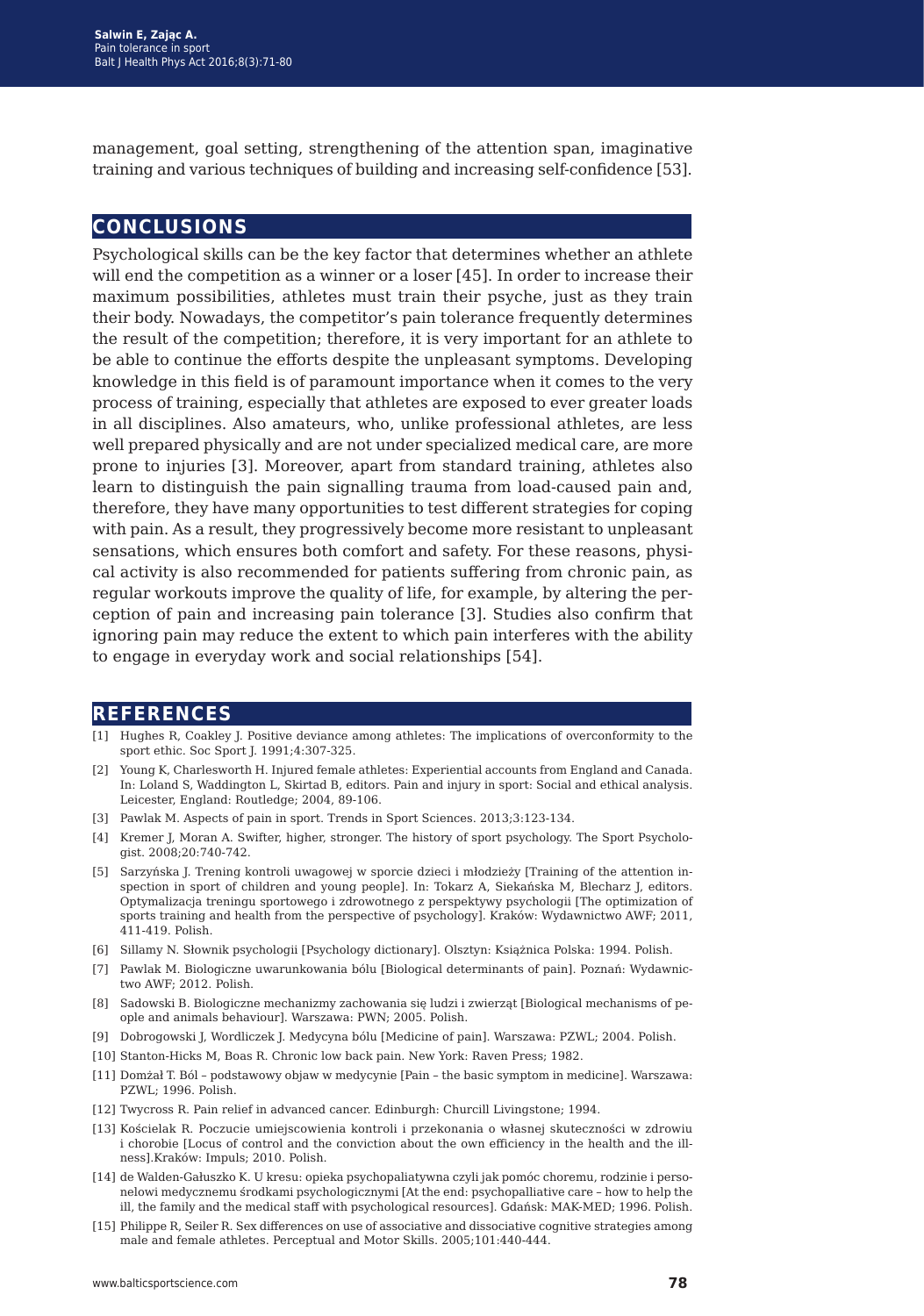- [16] Cavlica B, Manisa T, Bereket Y, Darçin N, Mirzai IT, Erbüyün K. Pain perception of female professional volleyball players during different phases of menstruation. The Journal of the Turkish Society of Algology. 2009;21:29-35.
- [17] Epstein D. The truth about pain: It's in your head. Sports Illustrated. 2011;115(5):58-66.
- [18] Heil J. Pain on the run: Injury, pain and performance in a distance runner. The Sport Psychologist. 2012;26:540-550.
- [19] Lindner K, Caine D. Injury predictors among female gymnasts' anthropometric and performance characteristics. Sport, Medicine and Health. 1990;136-141.
- [20] Nemeth R, von Baeyer C, Rocha E. Young gymnasts' understanding of sport-related pain: A contribution to prevention of injury. Child: Care, Health & Development. 2005;31:615-625.
- [21] Ellison L, Mackenzie S. Sports injuries in the database of the Canadian Hospitals Injury Reporting and Prevention Program – an overview. Chronic Diseases in Canada. 1993;14:96-104.
- [22] Teurlings L, Mandlebaum B, Starr B. Wrist Pain in Gymnastics. Technique Magazine. 1992;11-15.
- [23] Dobrescu T, Zaharia A. Study on the frequency of wrist pain cases in junior female. Ovidius University Annals, Physical Education and Sport/Science, Movement and Health. 2010;10:474-476.
- [24] Messner M. Power at play: Sports and the problem of masculinity. Boston: Beacon Press; 1992.
- [25] Nixon H. Accepting the risks of pain and injury in sport. Mediated cultural influences on playing hurt. Social Sport Journal. 1993;10:183-196.
- [26] Iso-Ahola S, Hatfield B. Psychology of sports. Dubuque, IA: L Brown; 1986.
- [27] O'Conner P. Psychological aspects of endurance performance. In: Shepard R, Astrand P, editors. Endurance in sport. Oxford: Blackwell; 1992, 139-145.
- [28] Ryschon T. Physiological Aspects of bicycling. Clinics in Sports Medicine. 1994;13:15-38.
- [29] Kress JF, Statler T. A naturalistic investigation of former olympic cyclists' cognitive strategies for coping with exertion pain during performance. J Sport Behav. 2007;30:428-453.
- [30] Fitzgerald M. How Pain Tolerance Affects Running Performance. Running Competitor; 2013.
- [31] Egan S. Acute-pain tolerance among athletes. Can J Sport Sci. 1987;12:175-178.
- [32] Bosquet L. Methods to determine aerobic endurance. Sports Medicine. 2002;32:675-700.
- [33] Boulay MR. Physiological monitoring of elite cyclists. Sports Medicine. 1995;20:1-11.
- [34] Coyle E, Goggan A, Hopper M, Walters T. Determinants of endurance in well-trained cyclists. J Appl Physiol. 1988;64:2622-2630.
- [35] Coyle E, Feltner M, Kautz S, et al. Physiological and biomechanical factors associated with elite endurance cycling performance. Med Sci Sport Exerc. 1991;25:93-107.
- [36] Morgan WP, Pollock M. Psychological characterization of the elite distance runner. Annals of New York Academy of Science. 1977;301:382-403.
- [37] Raglin J. The psychology of the marathoner. Sports Medicine. 2007;37:404-407.
- [38] Zimbardo P. Psychologia i życie [Psychology and life]. Warszawa: PWN; 2005. Polish
- [39] Szabo A, Billett E, Turner J. Phenylethylamine, a possible link to the antidepressant effects of exercise? Br J Sports Med. 2001;35:342-343.
- [40] Raichlen D, Foster A, Gerdeman G, Seillier A, Giuffrida A. Wired to run: exercise-induced endocannabinoid signalling in humans and cursorial mammals with implications for the 'runner's high'. J Experiment Biol. 2012;215:1331-1336.
- [41] Chapman T. Runner's high. Hawaii Business. 2001;47:20-23.
- [42] Hammermeister J, Pickering M, Holliday B, et al. Mental skills training influence on soldier psychological fitness and performance: A randomized trial. Paper presented at the American Psychological Association Annual Conference. San Diego, CA. August 2010.
- [43] Weinberg R, Gould D. Foundations of sport and exercise psychology. Champaign, Ill.: Human Kinetics; 2007.
- [44] Vealey R. Mental skills training in sport. In: Tenenbaum G, Eklund R, editors. Handbook of sport psychology, Hoboken. New Jersey: John Wiley&Sons; 2007, 287-309.
- [45] Birrer D, Morgan G. Psychological skills training as a way to enhance an athlete's performance in high-intensity sports. Scand J Med Sci Sport. 2010;20:78-87.
- [46] Harris J, Hebert A. Utilization of motor imagery in upper limb rehabilitation: a systematic scoping review. Clinical Rehabilitation. 2015;29:1092-1107.
- [47] Mathy C, Broonen JP, Henrotin Y, et al. Development and validation of a questionnaire assessing volitional competencies to enhance the performance of physical activities in chronic low back pain patients. BMC Musculoskeletal Disorders; 2011.
- [48] Flor H. Psychologische Grundlagen und Schmerzmodelle. In: Wippert P, Beckmann J, editors. Stress und Schmerzursachen verstehen. Stuttgart: Thieme; 2009, 187-200.